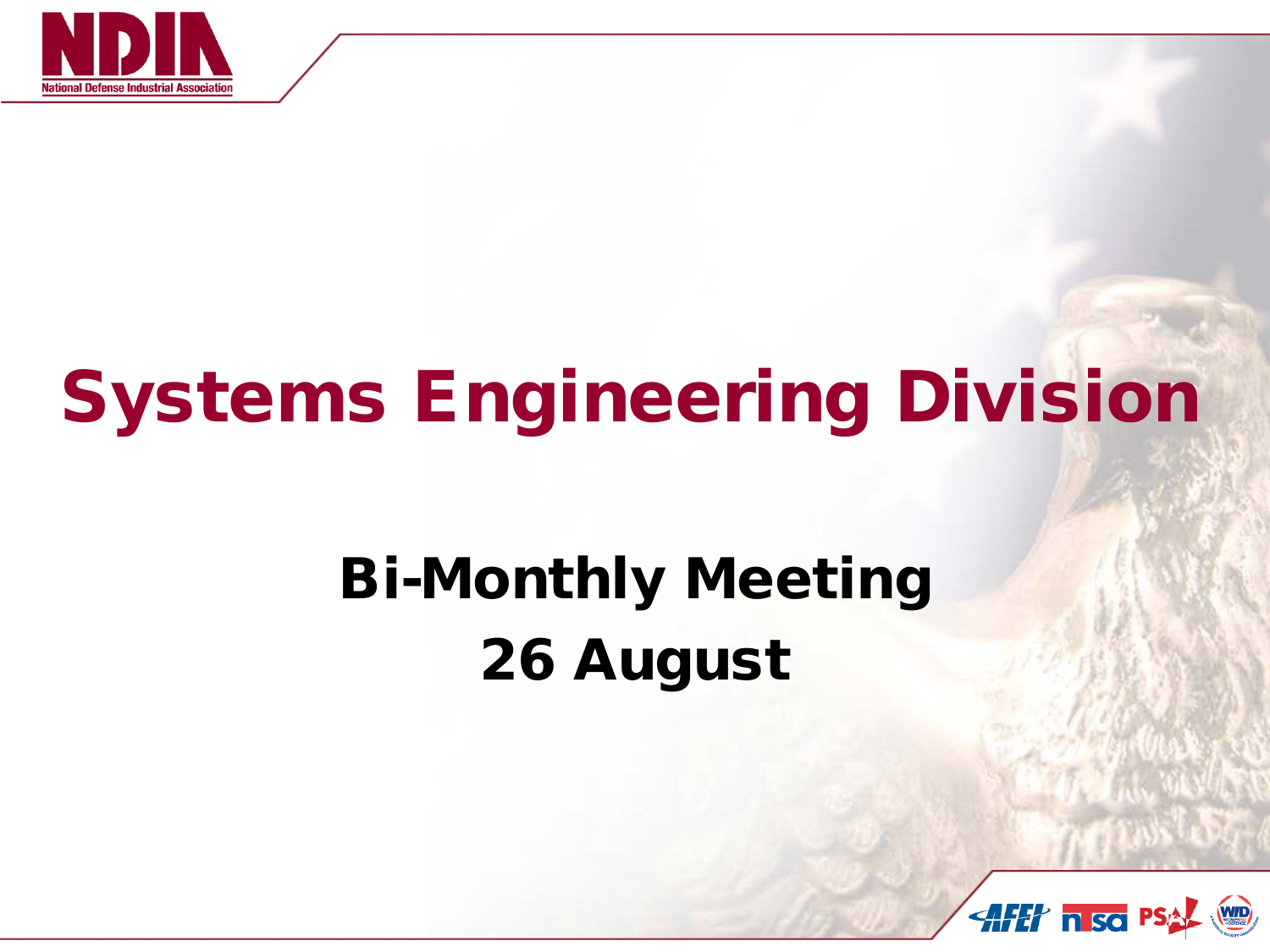#### **National Defense Industrial Association SYSTEMSENGINEERING DIVISION**

**25 August 15 R1** 

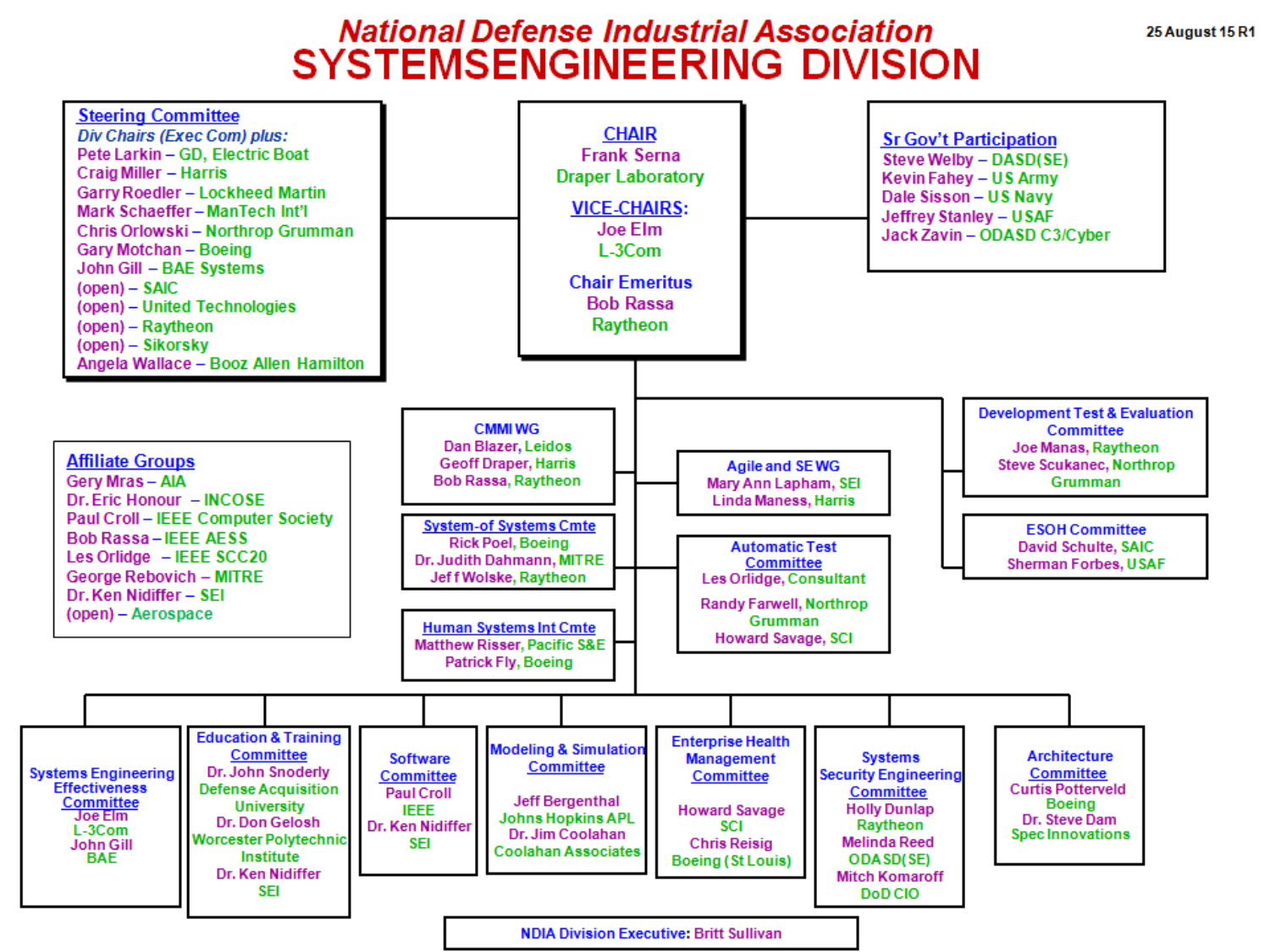

## 26 August Agenda (1 of 2)

| Time | <b>Topic</b>                                                        | Presenter(s)                                                             |
|------|---------------------------------------------------------------------|--------------------------------------------------------------------------|
| 0745 | <b>Coffee &amp; Check-in</b>                                        |                                                                          |
| 0830 | 1. Opening Remarks, Introductions                                   | <b>Frank Serna, Draper Laboratory</b>                                    |
| 0844 | 2. Sponsor Overview                                                 | Ms. Kristen Baldwin, Principal                                           |
|      | The Office of the Deputy Assistant Secretary of Defense for Systems | <b>Deputy DASD(SE)</b>                                                   |
|      | Engineering (ODASD(SE)) will provide an update on DoD Systems       |                                                                          |
|      | Engineering plans/activities                                        |                                                                          |
| 0930 | 3. Update on NDIA Joint Work Group: Cyber Security for the          | <b>Frank Serna, Draper</b>                                               |
|      | <b>Advanced Manufacturing Enterprise</b>                            |                                                                          |
| 1000 | <b>Coffee Break</b>                                                 |                                                                          |
| 1030 | Conferences & WG Activities for 2014 -                              |                                                                          |
|      | 4. Systems Engineering Conference 26-29 Oct '15 Waterford           | <b>Bob Rassa, Raytheon</b>                                               |
|      | Springfield, VA                                                     |                                                                          |
|      | 5a. CMMI Working Group                                              | <b>Geoff Draper, Harris</b>                                              |
|      | 5b. Agile and SE Working Group                                      | Beth Wilson (Raytheon), Linda<br><b>Maness (Harris), Mary Ann Lapham</b> |
|      |                                                                     | (CMU/SEI)                                                                |

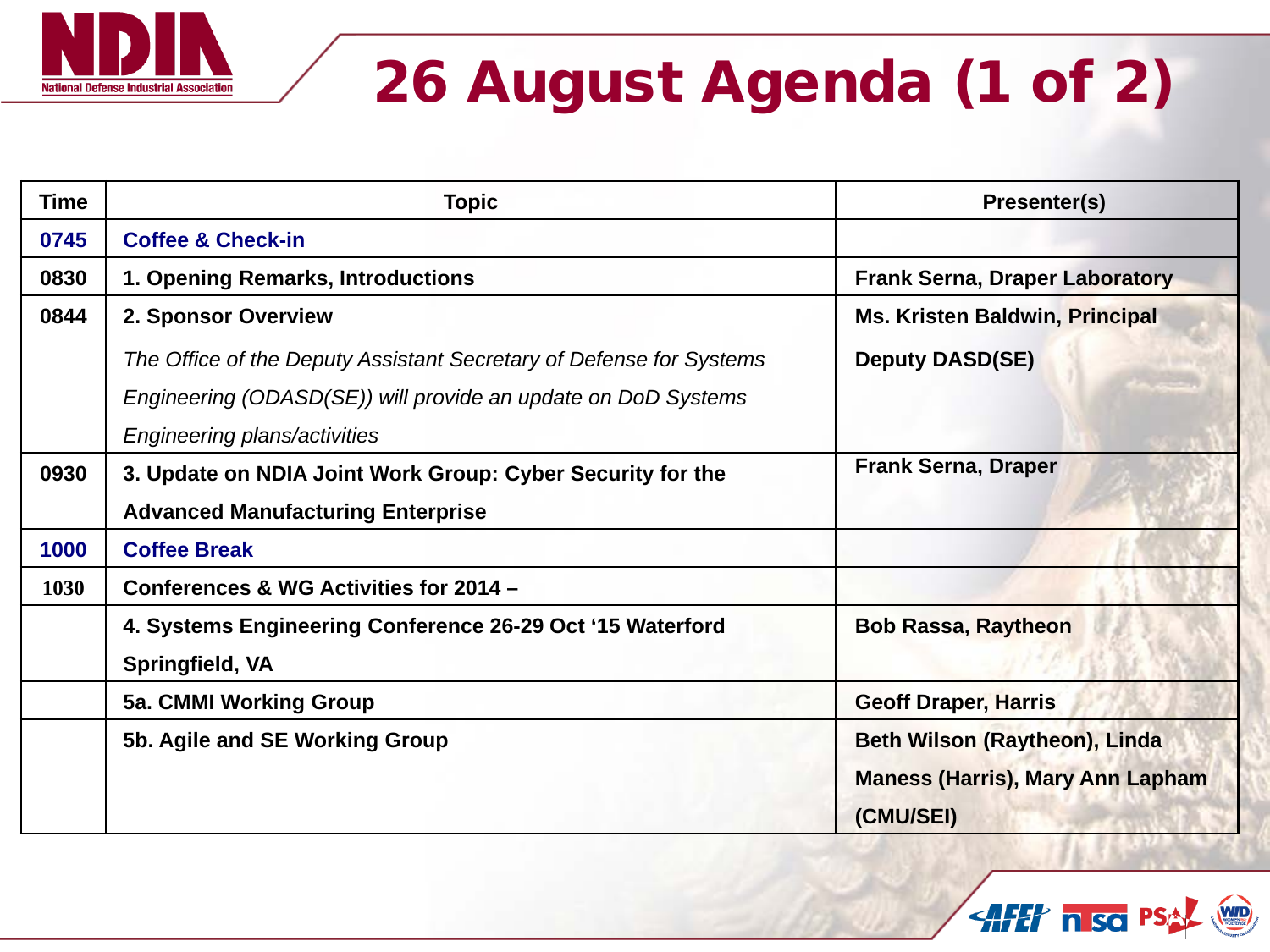

### 26 August Agenda (2 of 2)

| <b>Time</b> | <b>Topic</b>                                                                                                                                                                                                                                                                                                                                                                                                                                                                                                                                                                                                                    | Presenter(s)            |
|-------------|---------------------------------------------------------------------------------------------------------------------------------------------------------------------------------------------------------------------------------------------------------------------------------------------------------------------------------------------------------------------------------------------------------------------------------------------------------------------------------------------------------------------------------------------------------------------------------------------------------------------------------|-------------------------|
| 1100        | <b>Committee &amp; other Activity Reports:</b>                                                                                                                                                                                                                                                                                                                                                                                                                                                                                                                                                                                  | <b>Committee Chairs</b> |
|             | Brief Overview of status & plans for 2014, 5 min each                                                                                                                                                                                                                                                                                                                                                                                                                                                                                                                                                                           |                         |
|             | 6. Architecture<br>$\bullet$<br><b>7. Automated Test</b><br>$\bullet$<br>8. Development Test and Evaluation<br>$\bullet$<br>9. Education & Training<br>$\bullet$<br>10. Environment, Safety, & Occupational Health<br>$\bullet$<br>11. Enterprise Health Management<br>$\bullet$<br>12. Human Systems Integration<br>$\bullet$<br>13. Modeling & Simulation<br>$\bullet$<br><b>14. Software Committee</b><br>$\bullet$<br><b>15. Systems Engineering Effectiveness</b><br>$\bullet$<br>16. System Security Engineering<br>$\bullet$<br>17. System of Systems<br>$\bullet$<br>18. Engineering in Manufacturing (Joint Committee) |                         |
| 1150        | <b>Old Business, New Business, Next Meetings</b>                                                                                                                                                                                                                                                                                                                                                                                                                                                                                                                                                                                | All                     |
| 1200        | <b>Adjourn main meeting</b>                                                                                                                                                                                                                                                                                                                                                                                                                                                                                                                                                                                                     |                         |

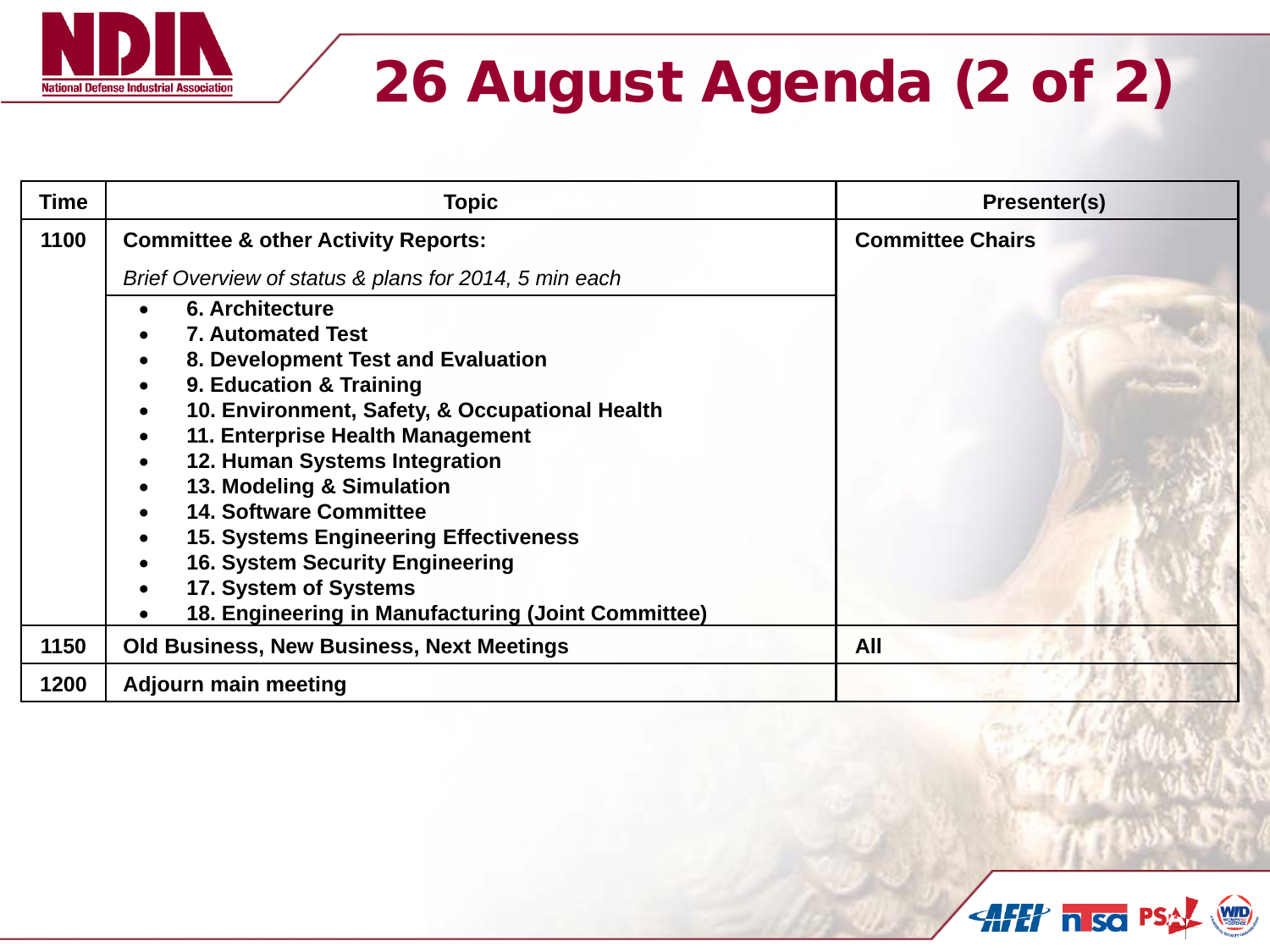

#### 2015 Meeting Dates

| <b>SE Forum Dates</b>          | <b>SE Division Meeting Dates</b> |
|--------------------------------|----------------------------------|
| 2/17/15 rescheduled to 3/17/15 | 2/18/15 rescheduled to 3/16/15   |
| 4/21/15                        | 4/22/15                          |
| 6/16/15                        | 6/17/15                          |
| 8/18/15 rescheduled to 8/25/15 | 8/19/15 rescheduled to 8/26/15   |

**18th Annual Systems Engineering Conference**  October 26-29, 2015, Waterford, Springfield VA

**SE Division Annual Planning meeting** 9 December 2015, Washington metro, specific location tbd